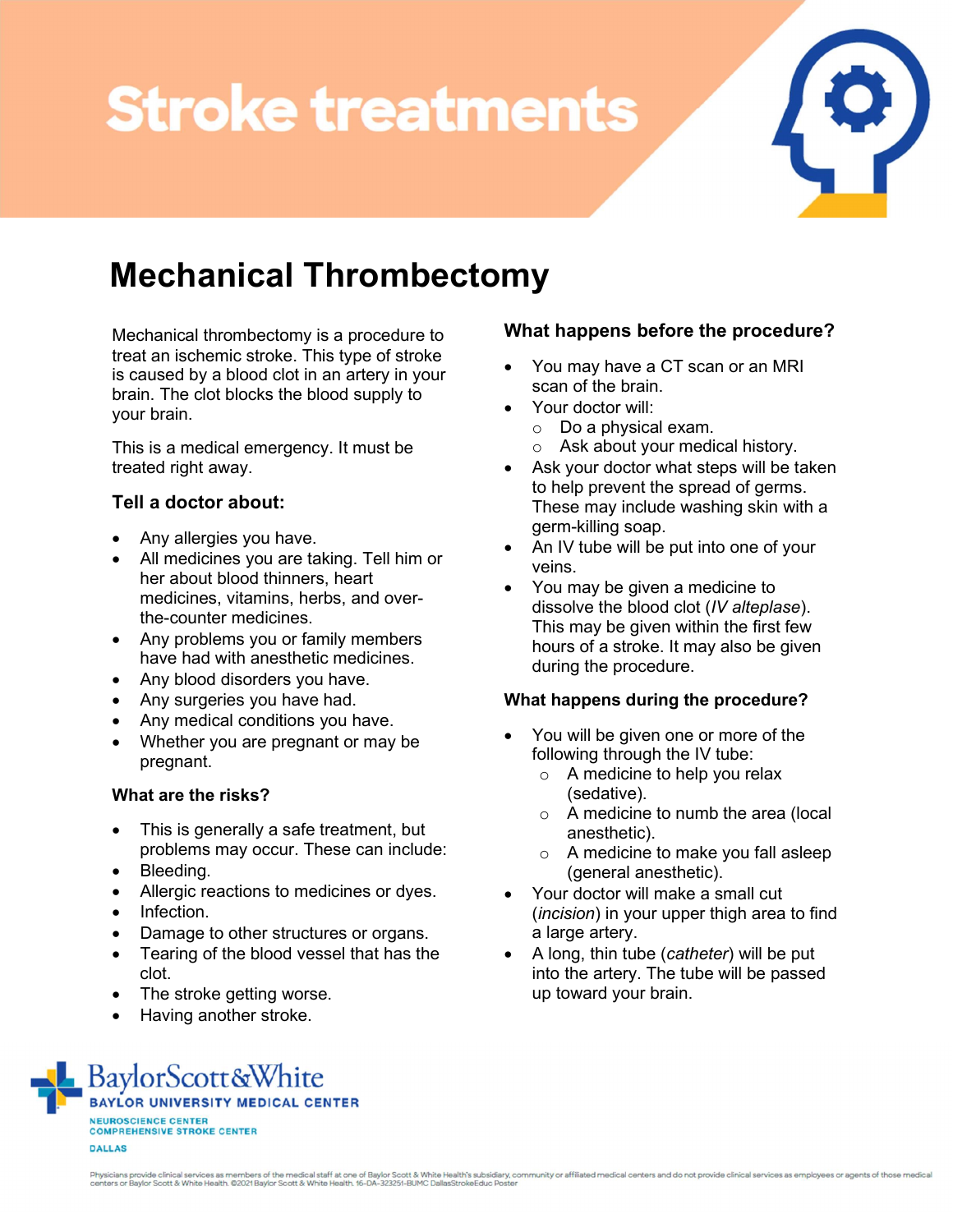# **Stroke treatments**



- An imaging test (angiogram) will be done to find the exact spot in your brain to place the catheter.
- A wire-like basket (stent retriever) will be extended from the catheter to remove the blood clot. In some cases, your doctor may also use a suction tool.
- Your doctor will take out the catheter.
- You will have a bandage (*dressing*) placed where the catheter was inserted.

The procedure may vary among doctors and hospitals.

### What can I expect after the procedure?

- You will be watched closely in an intensive care unit or a stroke unit.
- You will be assessed by specialists. They will check your speech and movement.
- After the treatment, it is common to have bruising, soreness, or swelling in the area where the catheter was put in.

# Follow these instructions at home:

### Catheter insertion site care

- Follow instructions from your doctor about how to take care of your insertion site. Make sure you:
	- o Wash your hands with soap and water before and after you change your bandage. If you cannot use soap and water, use hand sanitizer.
	- o Change your bandage as told by your doctor.
- Check the site every day for signs of infection. Check for:
	- o More redness, swelling, or pain.
	- o Fluid or blood.
	- o Warmth.
	- o Pus or a bad smell.
- For the first 2–3 days after your procedure, or as long as told:
	- o Avoid climbing stairs as much as possible.
	- o **Do not squat.**
- Limit activity as told by your doctor.

### General instructions

- Take over-the-counter and prescription medicines only as told by your doctor.
- Do not use any products that contain nicotine or tobacco. These products include cigarettes, e-cigarettes, and chewing tobacco. If you need help quitting, ask your doctor.
- Keep all follow-up visits as told by your doctor. This is important.

### Contact a doctor if:

- You have more redness, swelling, or pain around your insertion site.
- You have a fever.

# Summary

- Mechanical thrombectomy is a procedure to treat an ischemic stroke. This type of stroke is caused by a blood clot in an artery in the brain.
- A stroke is a medical emergency. It must be treated right away.
- Once you return home, take all medicines only as told by your doctor.